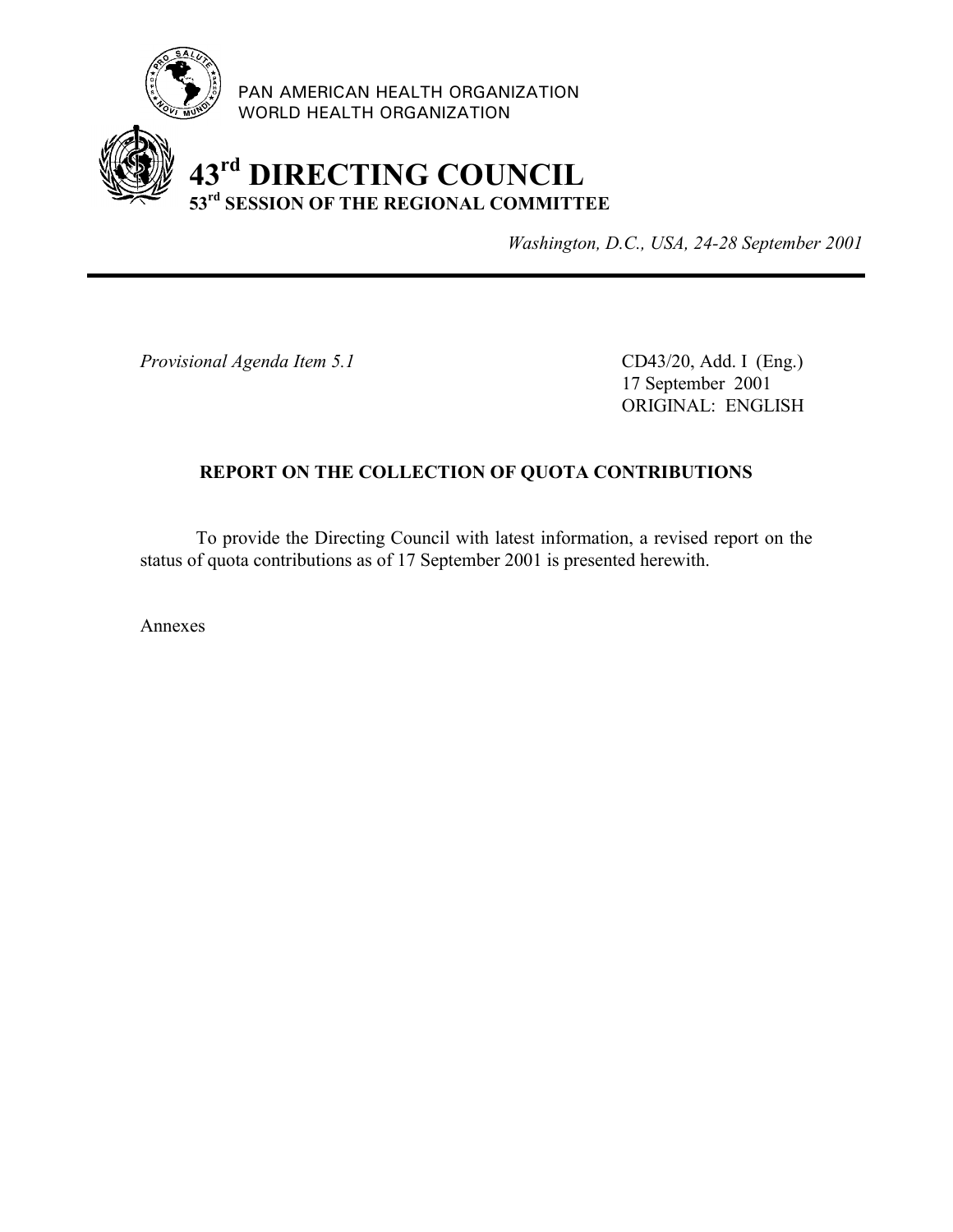## **PAN AMERICAN HEALTH ORGANIZATION STATEMENT OF QUOTA CONTRIBUTIONS DUE FROM MEMBER , PARTICIPATING AND ASSOCIATE STATES**

**AS OF 17 SEPTEMBER 2001 U.S. DOLLARS**

| <b>MEMBER</b>                                                                                                                                                                                                                                            | 1997      | 1998               | 1999                                                            | 2000                                       | 2001                                                    | <b>BALANCE DUE</b><br>1/1/2001                             | <b>COLLECTED</b><br>in 2001                         | <b>BALANCE</b><br><b>DUE</b>                   |
|----------------------------------------------------------------------------------------------------------------------------------------------------------------------------------------------------------------------------------------------------------|-----------|--------------------|-----------------------------------------------------------------|--------------------------------------------|---------------------------------------------------------|------------------------------------------------------------|-----------------------------------------------------|------------------------------------------------|
| <b>ANTIGUA AND BARBUDA</b><br><b>ARGENTINA **</b><br><b>BAHAMAS</b><br><b>BARBADOS</b><br>BELIZE                                                                                                                                                         | 3,507,032 | 3,841,869          | 3,841,869                                                       | 3,992,676                                  | 16,298<br>3,992,676<br>57,039<br>65,186<br>24,445       | 16,298<br>19,176,122<br>57,039<br>65,186<br>24,445         | 0<br>1,413,385<br>57,039<br>24,570<br>24,445        | 16,298<br>17,762,737<br>0<br>40,616<br>0       |
| <b>BOLIVIA</b><br><b>BRAZIL</b><br><b>CANADA ***</b><br><b>CHILE</b><br>COLOMBIA ***                                                                                                                                                                     |           |                    | 996,039                                                         | 6,966,812<br>440,500                       | 57,039<br>6,966,812<br>10,146,323<br>440,009<br>765,942 | 57,039<br>14,929,663<br>10,146,323<br>440,009<br>1,206,442 | 14,000<br>6,026,830<br>10,146,323<br>0<br>443,000   | 43,039<br>8,902,833<br>0<br>440,009<br>763,442 |
| <b>COSTA RICA</b>                                                                                                                                                                                                                                        |           |                    |                                                                 | 71,586                                     | 105,929                                                 | 177,515                                                    | 35,652                                              | 141,863                                        |
| CUBA <sup>**</sup><br><b>DOMINICA</b><br><b>DOMINICAN REPUBLIC****</b>                                                                                                                                                                                   | 301,213   | 572,896            | 572,896                                                         | 595,385                                    | 595,385<br>16,298                                       | 2,637,775<br>16,298                                        | 635,000<br>$\bf{0}$                                 | 2,002,775<br>16,298                            |
| <b>ECUADOR</b>                                                                                                                                                                                                                                           |           | 138,608<br>141,131 | 141,131<br>141,131                                              | 146,670<br>146,670                         | 146,670<br>146,670                                      | 573,079<br>575,602                                         | 138,608<br>200,000                                  | 434,471<br>375,602                             |
| <b>EL SALVADOR</b><br><b>FRANCE</b><br><b>GRENADA</b><br><b>GUATEMALA</b>                                                                                                                                                                                |           |                    |                                                                 | 5,178                                      | 57,039<br>236,301<br>24,445<br>105,929                  | 57,039<br>236,301<br>29,623<br>105,929                     | 57,039<br>236,301<br>0<br>105,929                   | 0<br>0<br>29,623                               |
| <b>GUYANA</b>                                                                                                                                                                                                                                            |           |                    |                                                                 | 6,670                                      | 16,298                                                  | 22,968                                                     |                                                     | 22,968                                         |
| <b>HAITI</b><br><b>HONDURAS</b><br><b>JAMAICA</b><br><b>MEXICO</b><br><b>NETHERLANDS</b>                                                                                                                                                                 |           |                    | 54,884<br>61,532                                                | 57,039<br>309<br>146,670                   | 57,039<br>57,039<br>146,670<br>4,954,177<br>73,334      | 168,962<br>57,348<br>354,872<br>4,954,177<br>73,334        | 111.923<br>54,973<br>119,975<br>4,954,177<br>73,334 | 57,039<br>2,375<br>234,897<br>0<br>0           |
| <b>NICARAGUA</b><br><b>PANAMA</b><br><b>PARAGUAY</b><br><b>PERU ****</b><br><b>PUERTO RICO</b>                                                                                                                                                           |           | 214,389            | 321,463                                                         | 44,625<br>36,160<br>135,219<br>334,081     | 57,039<br>105,929<br>146,670<br>334,081<br>91,269       | 101,664<br>142,089<br>281,889<br>1,204,014<br>91,269       | 101,664<br>138,264<br>173,913<br>300,000<br>0       | 0<br>3,825<br>107,976<br>904,014<br>91,269     |
| SAINT KITTS AND NEVIS<br><b>SAINT LUCIA</b><br>SAINT VINCENT AND THE GRENADINES<br><b>SURINAME</b><br><b>TRINIDAD AND TOBAGO</b>                                                                                                                         |           |                    | 54,884                                                          | 57,039<br>6,297                            | 16,298<br>24,445<br>16,298<br>57,039<br>146,670         | 16,298<br>24,445<br>16,298<br>168,962<br>152,967           | 16,298<br>24,445<br>16,298<br>0<br>152,967          | 0<br>0<br>0<br>168,962<br>0                    |
| <b>UNITED KINGDOM</b><br><b>UNITED STATES ***</b><br><b>URUGUAY</b><br><b>VENEZUELA ***</b>                                                                                                                                                              |           |                    | 16,682                                                          | 48,890<br>28,005,608<br>211,856<br>327,863 | 48,890<br>52,258,062<br>211,856<br>2,612,462            | 114,462<br>80,263,670<br>423,712<br>2,940,325              | 33,196<br>52,258,062<br>0<br>0                      | 81,266<br>28,005,608<br>423,712<br>2,940,325   |
| <b>TOTAL</b>                                                                                                                                                                                                                                             | 3,808,245 | 4,908,893          | 6,202,511                                                       | 41,783,803                                 | 85,398,000                                              | 142,101,452                                                | 78,087,610                                          | 64,013,842                                     |
| <b>COUNTRIES SUBJECT TO ARTICLE 6.B</b><br>COUNTRIES WITH DEFERRED PAYMENT PLAN AND SUBJECT TO ARTICLE 6.B<br><b>COUNTRIES SUBJECT TO ADJUSTMENT FOR TAX EQUALIZATION FUND</b><br><b>COUNTRIES WITH DEFERRED PAYMENT PLAN NOT SUBJECT TO ARTICLE 6.B</b> |           |                    |                                                                 |                                            |                                                         |                                                            |                                                     |                                                |
|                                                                                                                                                                                                                                                          |           |                    |                                                                 |                                            |                                                         | <b>BALANCE DUE</b>                                         | <b>COLLECTED</b>                                    | <b>BALANCE</b>                                 |
| Advance payment for year 2002                                                                                                                                                                                                                            |           |                    | <b>CONTRIBUTIONS FOR 2001</b>                                   |                                            |                                                         | 1/1/2001<br>85,398,000                                     | <b>IN 2001</b><br>40,404,323                        | <b>DUE</b><br>44,993,677                       |
| Nicaragua: \$1<br>Trinidad and Tobago: \$35,606                                                                                                                                                                                                          |           | <b>TOTAL</b>       | <b>CONTRIBUTIONS FOR 2000</b><br><b>PRIOR YEARS (1997-1999)</b> |                                            |                                                         | 41,783,803<br>14,919,649                                   | 33,867,157<br>3,816,130                             | 7,916,646<br>11,103,519                        |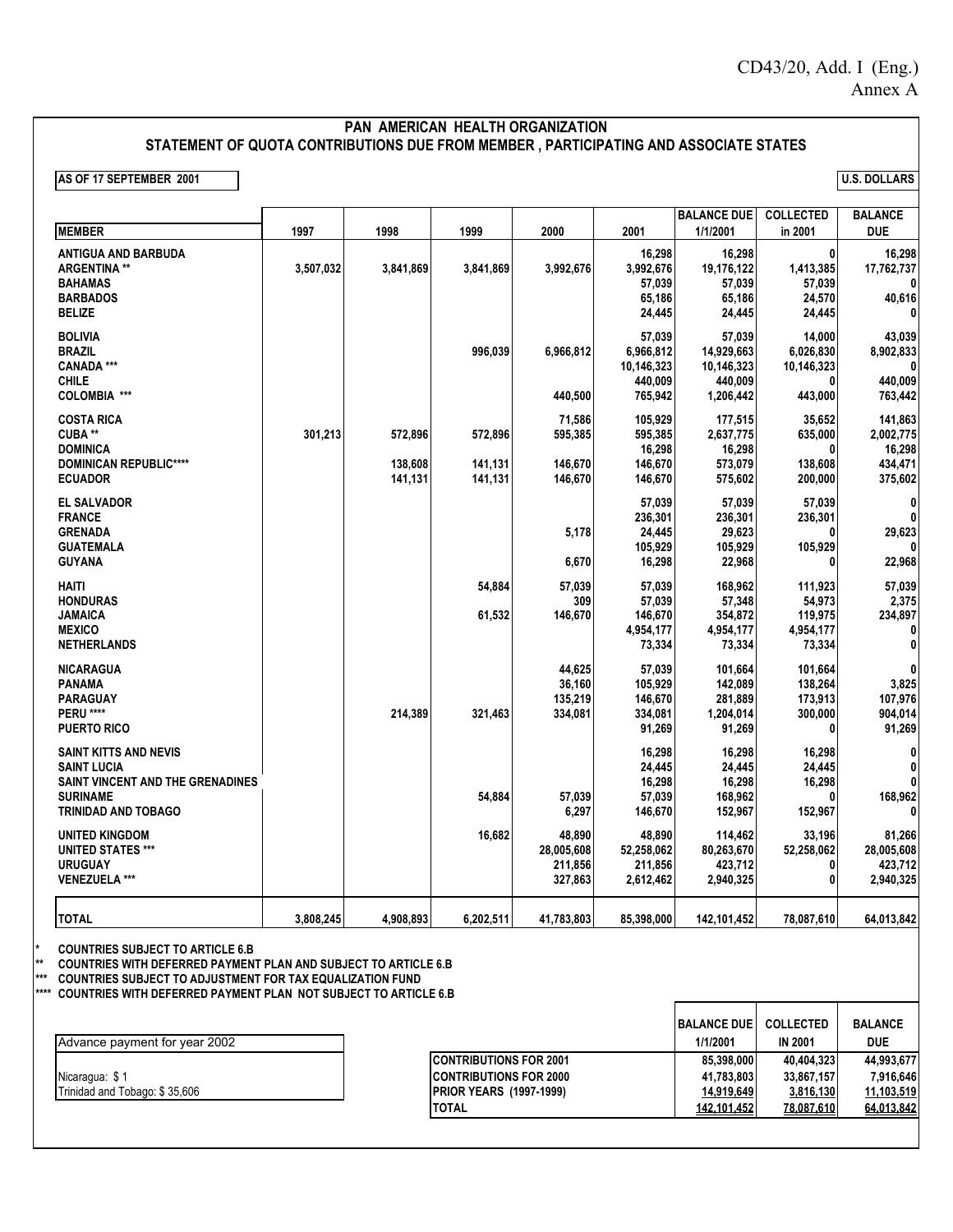| PAN AMERICAN HEALTH ORGANIZATION |                                                     |                  |                    |                         |        |  |
|----------------------------------|-----------------------------------------------------|------------------|--------------------|-------------------------|--------|--|
|                                  | DETAIL OF RECEIPT AND APPLICATION OF QUOTA PAYMENTS |                  |                    |                         |        |  |
|                                  | FOR THE PERIOD 1 JANUARY TO 17 SEPTEMBER 2001       |                  |                    |                         |        |  |
|                                  |                                                     | - U.S. DOLLARS - |                    |                         |        |  |
|                                  |                                                     |                  |                    | <b>PAYMENTS APPLIED</b> |        |  |
| <b>COUNTRY</b>                   | <b>PAYMENT RECEIVED</b>                             | <b>AMOUNT</b>    | <b>PRIOR YEARS</b> | 2000                    | 2001   |  |
| <b>ANTIGUA AND BARBUDA</b>       |                                                     |                  |                    |                         |        |  |
|                                  |                                                     |                  |                    |                         |        |  |
|                                  |                                                     |                  |                    |                         |        |  |
|                                  |                                                     |                  |                    |                         |        |  |
| <b>ARGENTINA</b>                 | 29   01                                             | 213,385          | 213,385            |                         |        |  |
|                                  | 01 II 01                                            | 200,000          | 200,000            |                         |        |  |
|                                  | 26 IV 01                                            | 500,000          | 500,000            |                         |        |  |
|                                  | 30 IV 01                                            | 500,000          | 500,000            |                         |        |  |
|                                  |                                                     |                  |                    |                         |        |  |
|                                  |                                                     |                  |                    |                         |        |  |
| <b>BAHAMAS</b>                   | 1 V 01                                              | 57,039           |                    |                         | 57,039 |  |
|                                  |                                                     |                  |                    |                         |        |  |
|                                  |                                                     |                  |                    |                         |        |  |
|                                  |                                                     |                  |                    |                         |        |  |
| <b>BARBADOS</b>                  | 25 V 01                                             | 24,570           |                    |                         | 24,570 |  |
|                                  |                                                     |                  |                    |                         |        |  |
|                                  |                                                     |                  |                    |                         |        |  |
|                                  |                                                     |                  |                    |                         |        |  |
| <b>BELIZE</b>                    | 04 VI 01                                            | 24,445           |                    |                         | 24,445 |  |
|                                  |                                                     |                  |                    |                         |        |  |
|                                  |                                                     |                  |                    |                         |        |  |
|                                  |                                                     |                  |                    |                         |        |  |
|                                  |                                                     |                  |                    |                         |        |  |
| <b>BOLIVIA</b>                   | 8 II 01                                             | 14,000           |                    |                         | 14,000 |  |
|                                  |                                                     |                  |                    |                         |        |  |
|                                  |                                                     |                  |                    |                         |        |  |
|                                  |                                                     |                  |                    |                         |        |  |
| <b>BRAZIL</b>                    | <b>5 II 01</b>                                      | 687,905          | 687,905            |                         |        |  |
|                                  | 28 II 01                                            | 749,767          | 308,134            | 441,633                 |        |  |
|                                  | <b>20 III 01</b>                                    | 733,937          |                    | 733,937                 |        |  |
|                                  | 16 IV 01                                            | 715,734          |                    | 715,734                 |        |  |
|                                  | 10 V 01                                             | 684,964          |                    | 684,964                 |        |  |
|                                  | 20 VI 01                                            | 621,000          |                    | 621,000                 |        |  |
|                                  | 12 VII 01                                           | 621,758          |                    | 621,758                 |        |  |
|                                  | <b>9 VIII 01</b>                                    | 625,572          |                    | 625,572                 |        |  |
|                                  | 13 IX 01                                            | 586,193          |                    | 586,193                 |        |  |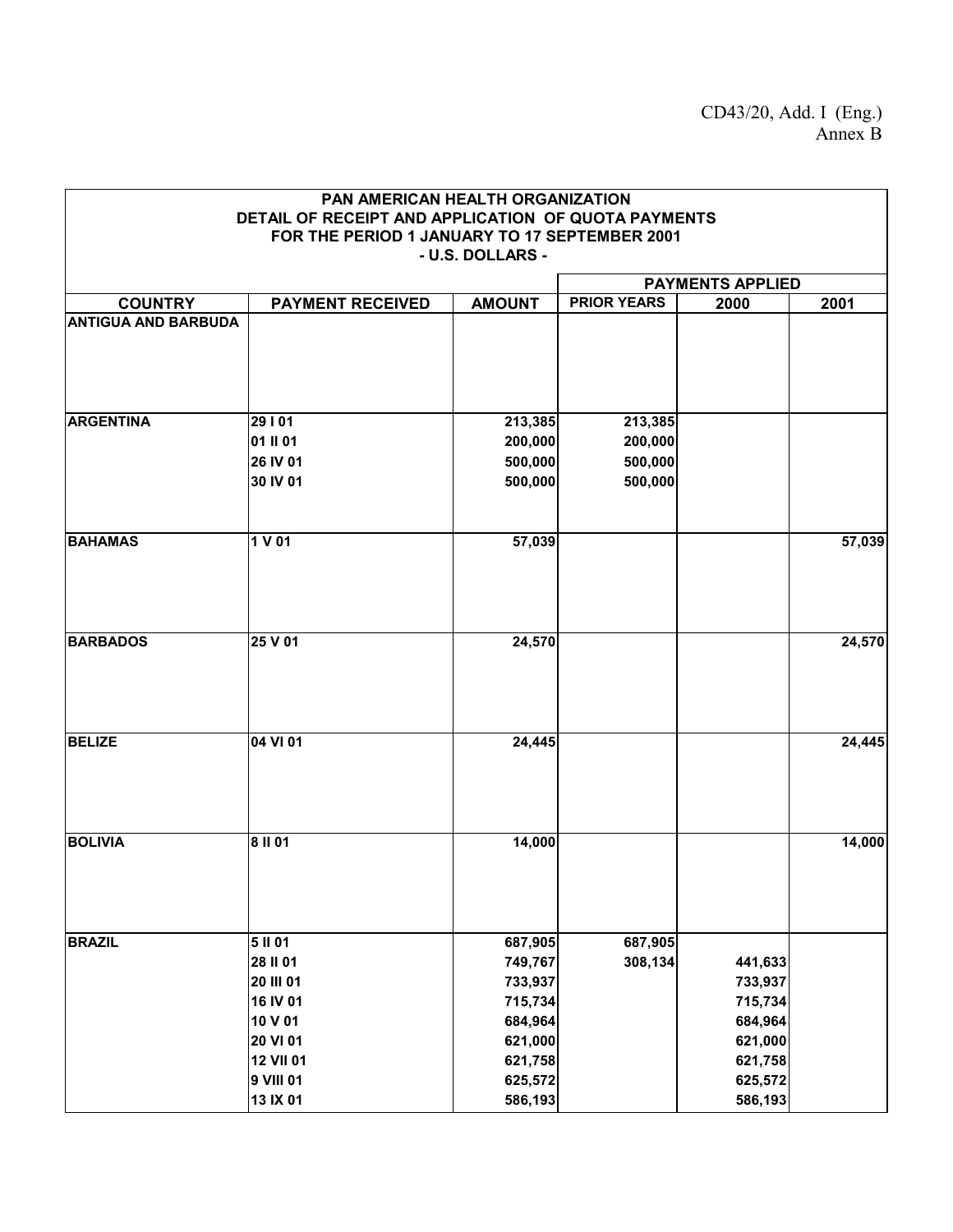|                           | PAN AMERICAN HEALTH ORGANIZATION<br>DETAIL OF RECEIPT AND APPLICATION OF QUOTA PAYMENTS<br>FOR THE PERIOD 1 JANUARY TO 17 SEPTEMBER 2001 |                   |                    |                         |            |
|---------------------------|------------------------------------------------------------------------------------------------------------------------------------------|-------------------|--------------------|-------------------------|------------|
|                           |                                                                                                                                          | - U.S. DOLLARS -  |                    |                         |            |
|                           |                                                                                                                                          |                   |                    | <b>PAYMENTS APPLIED</b> |            |
| <b>COUNTRY</b>            | <b>PAYMENT RECEIVED</b>                                                                                                                  | <b>AMOUNT</b>     | <b>PRIOR YEARS</b> | 2000                    | 2001       |
| <b>CANADA</b>             | 9 V 01                                                                                                                                   | 10,146,323        |                    |                         | 10,146,323 |
| <b>CHILE</b>              |                                                                                                                                          |                   |                    |                         |            |
|                           |                                                                                                                                          |                   |                    |                         |            |
| <b>COLOMBIA</b>           | <b>22 II 01</b><br>29 VI 01                                                                                                              | 413,000<br>30,000 |                    | 413,000<br>27,500       | 2,500      |
| <b>COSTA RICA</b>         | <b>28 III 01</b>                                                                                                                         | 35,652            |                    | 35,652                  |            |
| <b>CUBA</b>               | 8101                                                                                                                                     | 67,000            | 67,000             |                         |            |
|                           | 5 II 01                                                                                                                                  | 67,000            | 67,000             |                         |            |
|                           | 5 III 01                                                                                                                                 | 75,000            | 75,000             |                         |            |
|                           | 2 IV 01                                                                                                                                  | 71,000            | 71,000             |                         |            |
|                           | 17 IV 01                                                                                                                                 | 71,000            | 71,000             |                         |            |
|                           | 6 VI 01                                                                                                                                  | 71,000            | 71,000             |                         |            |
|                           | 2 VII 01                                                                                                                                 | 71,000            | 71,000             |                         |            |
|                           | <b>6 VIII 01</b>                                                                                                                         | 71,000            | 71,000             |                         |            |
|                           | <b>22 VIII 01</b>                                                                                                                        | 71,000            | 71,000             |                         |            |
| <b>DOMINICA</b>           |                                                                                                                                          |                   |                    |                         |            |
| <b>DOMINICAN REPUBLIC</b> | <b>7 VIII 01</b>                                                                                                                         | 138,608           | 138,608            |                         |            |
|                           |                                                                                                                                          |                   |                    |                         |            |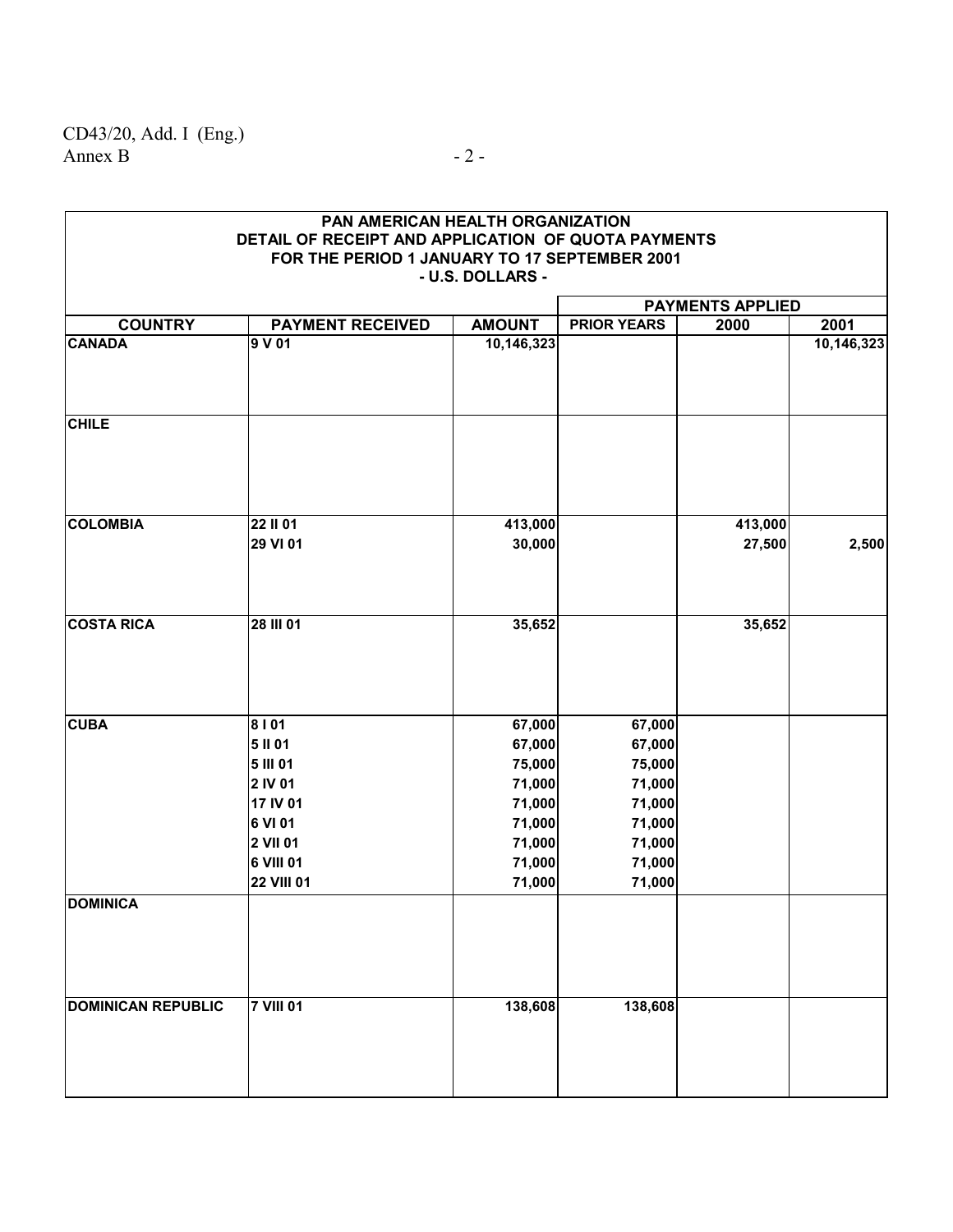|                    | PAN AMERICAN HEALTH ORGANIZATION<br>DETAIL OF RECEIPT AND APPLICATION OF QUOTA PAYMENTS |                  |                         |                                |                |  |
|--------------------|-----------------------------------------------------------------------------------------|------------------|-------------------------|--------------------------------|----------------|--|
|                    | FOR THE PERIOD 1 JANUARY TO 17 SEPTEMBER 2001                                           | - U.S. DOLLARS - |                         |                                |                |  |
|                    |                                                                                         |                  | <b>PAYMENTS APPLIED</b> |                                |                |  |
| <b>COUNTRY</b>     | <b>PAYMENT RECEIVED</b>                                                                 | <b>AMOUNT</b>    | <b>PRIOR YEARS</b>      | 2000                           | 2001           |  |
| <b>ECUADOR</b>     | 20 VI 01                                                                                | 27,968           | 27,968                  |                                |                |  |
|                    | 2 VII 01                                                                                | 141,131          | 141,131                 |                                |                |  |
|                    | 13 IX 01                                                                                | 30,901           | 30,901                  |                                |                |  |
| <b>EL SALVADOR</b> | <b>28 III 01</b>                                                                        | 57,039           |                         |                                | 57,039         |  |
|                    |                                                                                         |                  |                         |                                |                |  |
| <b>FRANCE</b>      | 6 VIII 01                                                                               | 236,301          |                         |                                | 236,301        |  |
| <b>GRENADA</b>     |                                                                                         |                  |                         |                                |                |  |
| <b>GUATEMALA</b>   | <b>Advance payment</b><br>26 II 01                                                      | 105<br>105,824   |                         |                                | 105<br>105,824 |  |
|                    |                                                                                         |                  |                         |                                |                |  |
| <b>GUYANA</b>      |                                                                                         |                  |                         |                                |                |  |
| <b>HAITI</b>       | 11101                                                                                   | 111,923          | 54,884                  | 57,039                         |                |  |
| <b>HONDURAS</b>    | 3101<br>13 VI 01                                                                        | 307<br>54,666    |                         | 307<br>$\overline{\mathbf{2}}$ | 54,664         |  |
|                    |                                                                                         |                  |                         |                                |                |  |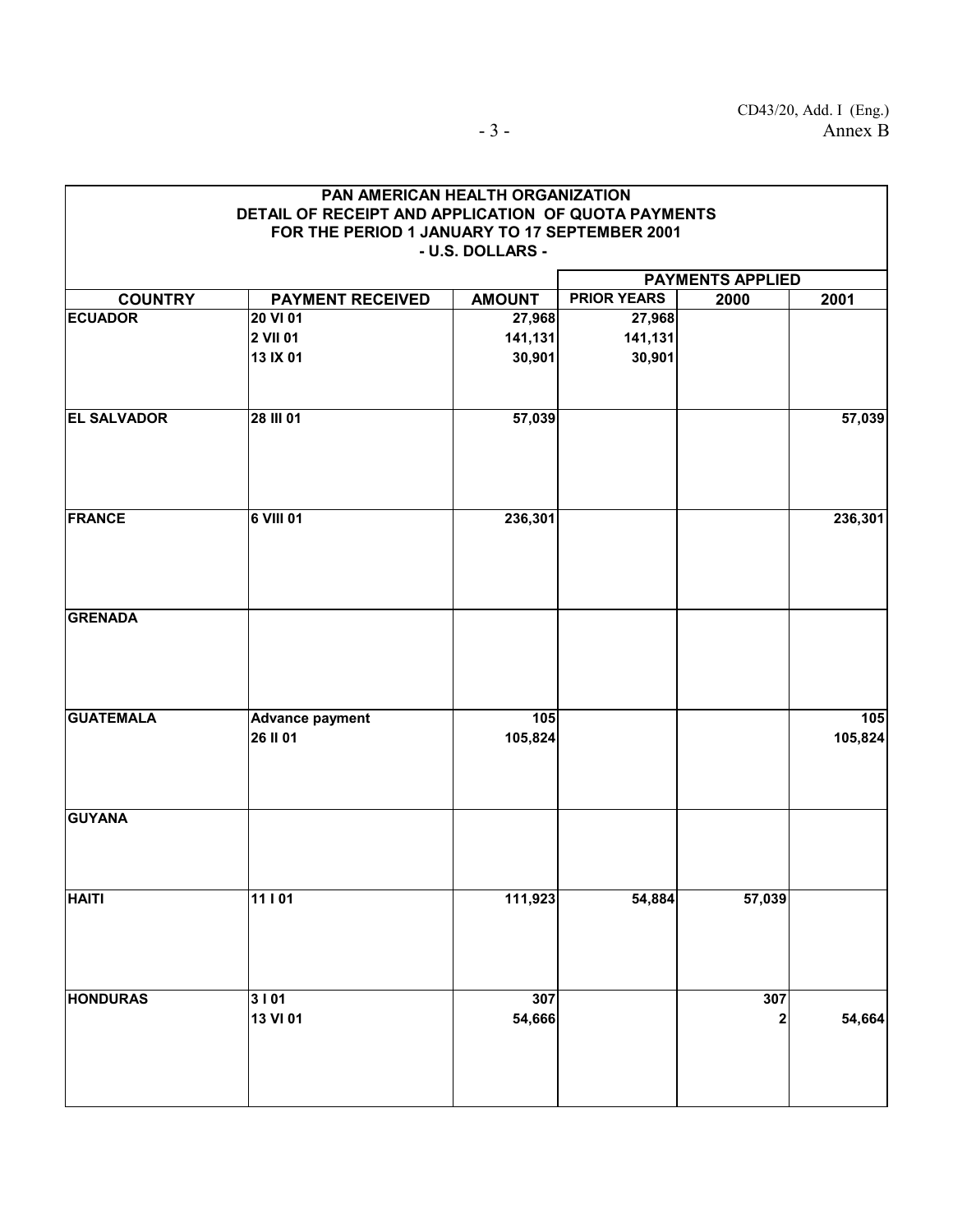|                 | PAN AMERICAN HEALTH ORGANIZATION<br>DETAIL OF RECEIPT AND APPLICATION OF QUOTA PAYMENTS<br>FOR THE PERIOD 1 JANUARY TO 17 SEPTEMBER 2001 | - U.S. DOLLARS -                     |                            |                            |                                |  |
|-----------------|------------------------------------------------------------------------------------------------------------------------------------------|--------------------------------------|----------------------------|----------------------------|--------------------------------|--|
|                 |                                                                                                                                          |                                      |                            | <b>PAYMENTS APPLIED</b>    |                                |  |
| <b>COUNTRY</b>  | <b>PAYMENT RECEIVED</b>                                                                                                                  | <b>AMOUNT</b>                        | <b>PRIOR YEARS</b><br>2000 |                            | 2001                           |  |
| <b>JAMAICA</b>  | 7 IX 01                                                                                                                                  | 119,975                              | 61,532                     | 58,443                     |                                |  |
| <b>MEXICO</b>   | Advance payment                                                                                                                          | 2,326                                |                            |                            | 2,326                          |  |
|                 | 25 IV 01                                                                                                                                 | 4,951,851                            |                            |                            | 4,951,851                      |  |
| NETHERLANDS     | 12 II 00                                                                                                                                 | 73,334                               |                            |                            | 73,334                         |  |
| NICARAGUA       | 21 III 01<br>21 III 01                                                                                                                   | 44,625<br>57,039                     |                            | 44,625                     | 57,039                         |  |
| <b>PANAMA</b>   | 01 II 01<br>02 IV 01                                                                                                                     | 581<br>33,983                        |                            | 581<br>33,983              |                                |  |
|                 | 11 V 01<br>24 V 01<br>17 VII 01<br><b>25 VII 01</b>                                                                                      | 25,491<br>435<br>25,926<br>871       |                            | 1,596                      | 23,895<br>435<br>25,926<br>871 |  |
| <b>PARAGUAY</b> | <b>25 VII 01</b><br>01 II 01<br>01 II 01<br>22 III 01                                                                                    | 50,977<br>32,442<br>21,427<br>30,492 |                            | 32,442<br>21,427<br>30,492 | 50,977                         |  |
|                 | 30 V 01<br>25 VI 01<br>24 VII 01<br>9 VIII 01                                                                                            | 21,879<br>21,303<br>42,775<br>3,595  |                            | 21,879<br>21,303<br>7,676  | 35,099<br>3,595                |  |
| <b>PERU</b>     | 19 III 01                                                                                                                                | 300,000                              | 300,000                    |                            |                                |  |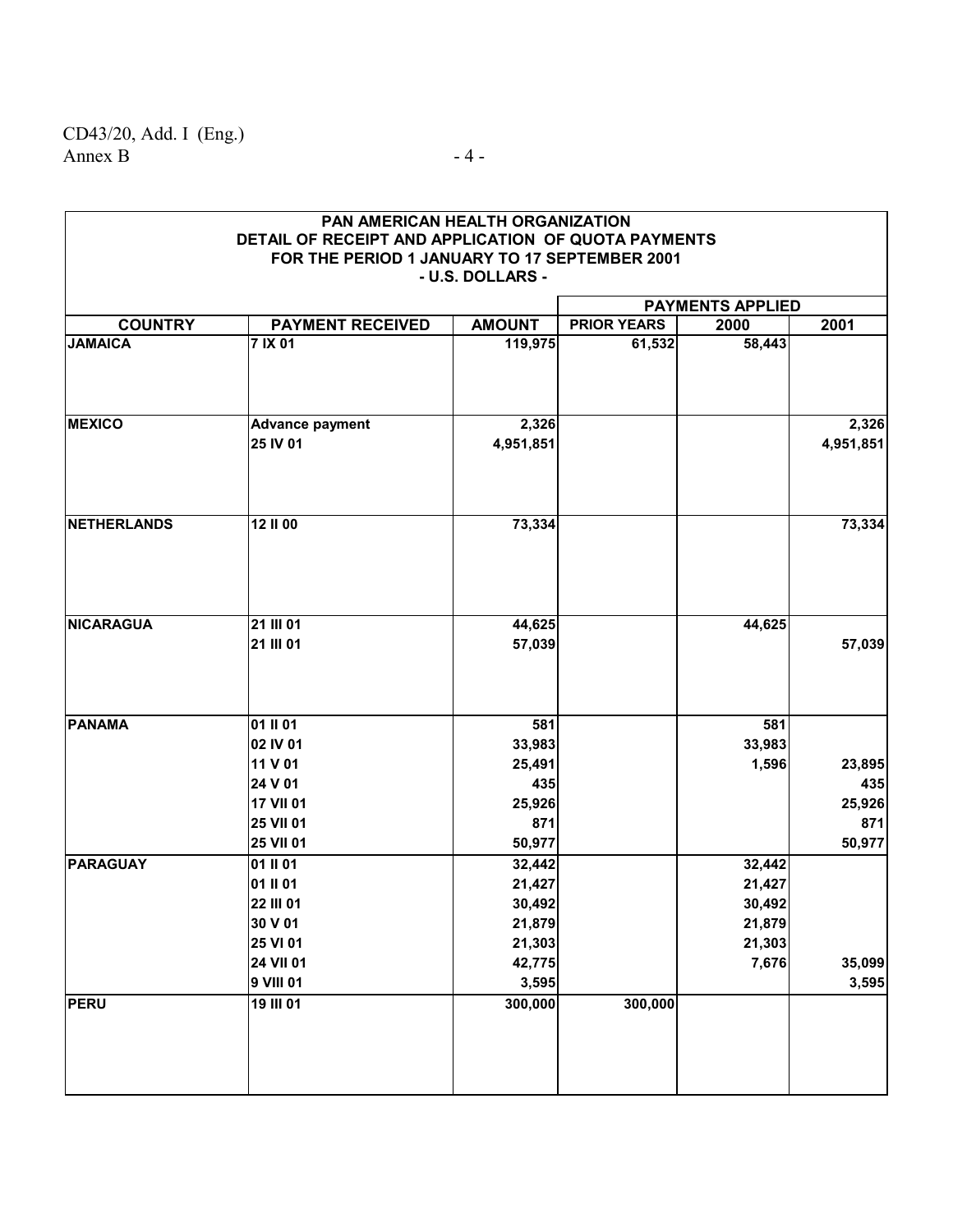| PAN AMERICAN HEALTH ORGANIZATION<br>DETAIL OF RECEIPT AND APPLICATION OF QUOTA PAYMENTS |                                                                   |                         |                    |                 |                  |  |
|-----------------------------------------------------------------------------------------|-------------------------------------------------------------------|-------------------------|--------------------|-----------------|------------------|--|
|                                                                                         | FOR THE PERIOD 1 JANUARY TO 17 SEPTEMBER 2001                     |                         |                    |                 |                  |  |
|                                                                                         |                                                                   | - U.S. DOLLARS -        |                    |                 |                  |  |
| <b>PAYMENTS APPLIED</b>                                                                 |                                                                   |                         |                    |                 |                  |  |
| <b>COUNTRY</b>                                                                          | <b>PAYMENT RECEIVED</b>                                           | <b>AMOUNT</b>           | <b>PRIOR YEARS</b> | 2000            | 2001             |  |
| <b>PUERTO RICO</b>                                                                      |                                                                   |                         |                    |                 |                  |  |
| <b>SAINT KITTS AND NEVIS</b>                                                            | 21 VI 01                                                          | 16,298                  |                    |                 | 16,298           |  |
| <b>SAINT LUCIA</b>                                                                      | <b>22 II 01</b>                                                   | 24,445                  |                    |                 | 24,445           |  |
| <b>SAINT VINCENT AND</b><br>THE GRENADINES                                              | 28 II 01                                                          | 16,298                  |                    |                 | 16,298           |  |
| <b>SURINAME</b>                                                                         |                                                                   |                         |                    |                 |                  |  |
| <b>TRINIDAD AND</b><br><b>TOBAGO</b>                                                    | 01 II 01<br>17 V 01                                               | 94,090<br>58,877        |                    | 6,297           | 87,793<br>58,877 |  |
| UNITED KINGDOM                                                                          | 01 II 01 CAYMAN ISLANDS<br>23 V 01 BERMUDA<br>14 VI 01 MONTSERRAT | 548<br>22,000<br>10,648 | 548<br>16,134      | 5,866<br>10,648 |                  |  |